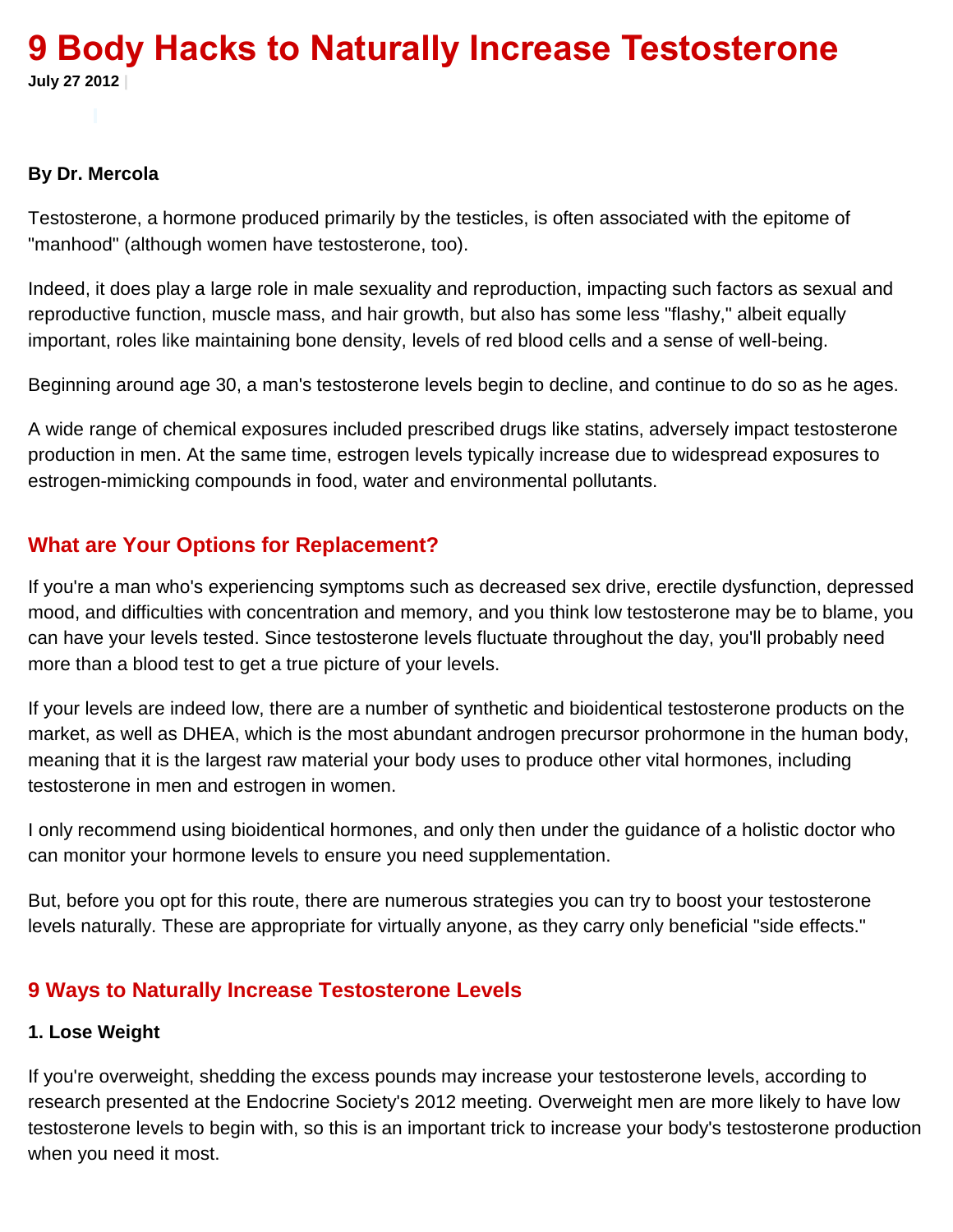If you are serious about losing weight, you have got to strictly limit the amount of processed sugar in your diet, as evidence is mounting that excess sugar, and fructose in particular, is the primary driving factor in the obesity epidemic. So cutting soda from your diet is essential, as is limiting fructose found in processed foods, fruit juice, excessive fruit and so-called "healthy" sweeteners like agave.

Ideally you should keep your total fructose consumption below 25 grams per day and this includes fruits. This is especially true if you have insulin resistance and are overweight, have high blood pressure, diabetes or high cholesterol.

In addition to eliminating or severely limiting fructose, it will be vital to eliminate all grains and milk (even raw) in your diet. Milk has a sugar called lactose, which has been shown to increase insulin resistance so it will be wise to avoid it if you are seeking to lose weight.

Refined carbohydrates like breakfast cereals, bagels, waffles, pretzels, and most other processed foods also quickly break down to sugar, increase your insulin levels, and cause insulin resistance, which is the number one underlying factor of nearly every chronic disease and condition known to man, including weight gain.

As you cut these dietary troublemakers from your meals, you need to replace them with healthy substitutes like vegetables and healthy fats (including natural saturated fats!). Your body prefers the carbohydrates in micronutrient-dense vegetables rather than grains and sugars because it slows the conversion to simple sugars like glucose, and decreases your insulin level. When you cut grains and sugar from your meals, you typically will need to radically increase the amount of vegetables you eat, as well as make sure you are also consuming protein and healthy fats regularly.

I've detailed a step-by-step guide to this type of healthy eating program in my comprehensive nutrition plan, and I urge you to consult this guide if you are trying to lose weight.

The foods you choose to eat will be the driving force behind successfully achieving your weight loss goals - high-intensity, short-burst-type exercises, such as my Peak Fitness Program, two to three times per week, combined with a comprehensive fitness plan, is important too, and has an additional benefit as well (see below)!

## **2. High-Intensity Exercise like Peak Fitness (Especially Combined with Intermittent Fasting)**

Both intermittent fasting and short intense exercise have been shown to boost testosterone. Short intense exercise has a proven positive effect on increasing testosterone levels and preventing its decline. That's unlike aerobics or prolonged moderate exercise, which have shown to have negative or no effect on testosterone levels.

Intermittent fasting boosts testosterone by increasing the expression of satiety hormones including insulin, leptin, adiponectin, glucagon-like peptide-1 (GLP-1), colecystokinin (CKK) and melanocortins, all of which are known to potentiate healthy testosterone actions, increase libido and prevent age-related testosterone decline.

Having a whey protein meal after exercise can further enhance the satiety/testosterone-boosting impact (hunger hormones cause the opposite effect on your testosterone and libido). Here's a summary of what a typical high-intensity Peak Fitness routine might look like: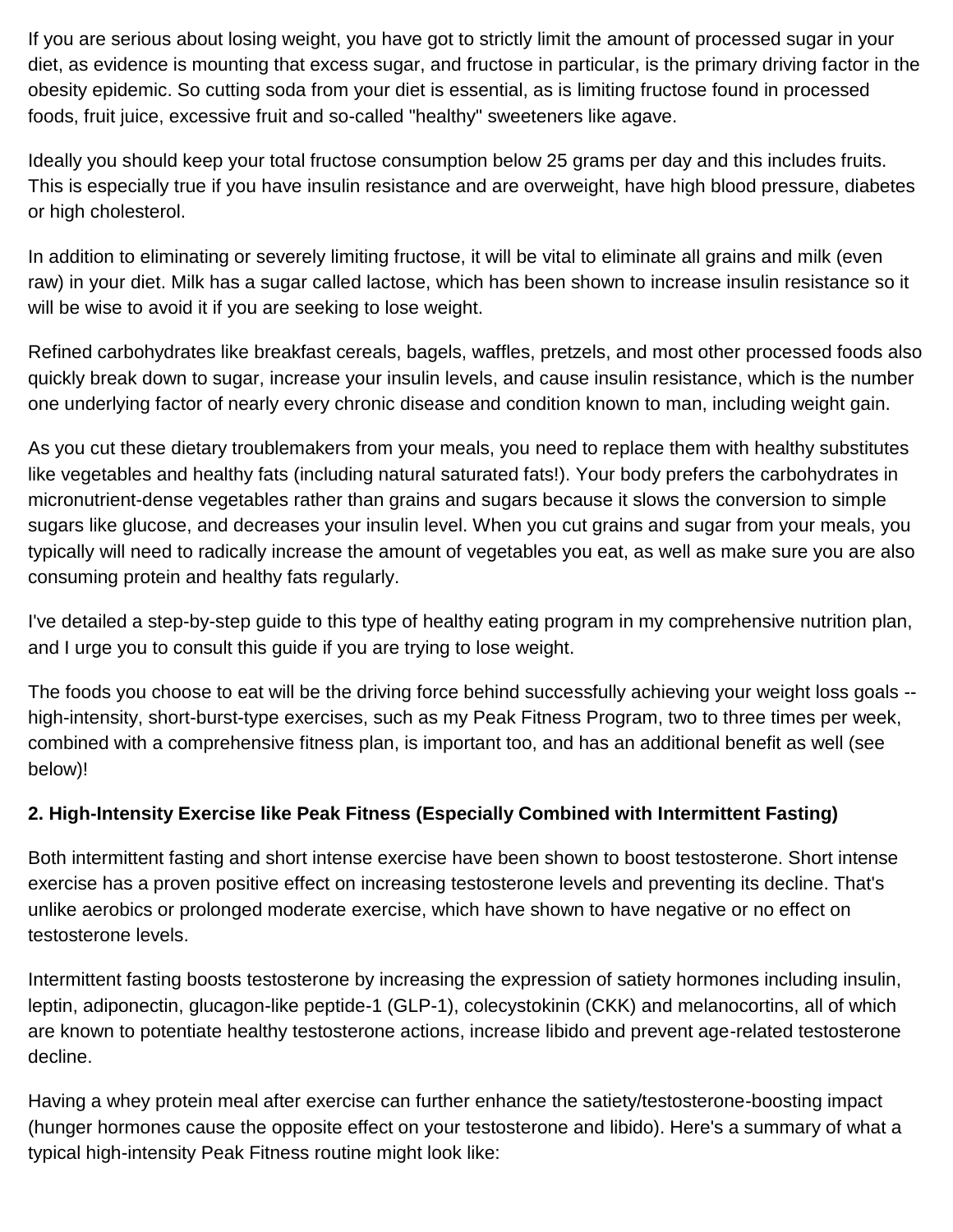- Warm up for three minutes
- Exercise as hard and fast as you can for 30 seconds. You should feel like you couldn't possibly go on another few seconds
- Recover at a slow to moderate pace for 90 seconds
- Repeat the high intensity exercise and recovery 7 more times

As you can see, the entire workout is only 20 minutes. Twenty minutes! That really is a beautiful thing. And within those 20 minutes, 75 percent of that time is warming up, recovering or cooling down. You're really only working out intensely for four minutes. It's hard to believe if you have never done this that you can actually get that much benefit from four minutes of exercise. That's all it is.

Keep in mind that you can use virtually any type of equipment you want for this – an elliptical machine, a treadmill, swimming, even sprinting outdoors (although you will need to do this very carefully to avoid injury) -- as long as you're pushing yourself as hard as you can for 30 seconds. But do be sure to stretch properly and start slowly to avoid injury. Start with two or three repetitions and work your way up, don't expect to do all eight repetitions the first time you try this, especially if you are out of shape.

You can find more information about this in an article previously written on intermittent fasting.

#### **3. Consume Plenty of Zinc**

The mineral zinc is important for testosterone production, and supplementing your diet for as little as six weeks has been shown to cause a marked improvement in testosterone among men with low levels[.](http://fitness.mercola.com/sites/fitness/archive/2012/07/27/increase-testosterone-levels.aspx#_edn1)<sup>1</sup> Likewise, research has shown that restricting dietary sources of zinc leads to a significant decrease in [t](http://fitness.mercola.com/sites/fitness/archive/2012/07/27/increase-testosterone-levels.aspx#_edn1)estosterone, while zinc supplementation increases it<sup>2</sup> -- and even protects men from exercised-induced reductions in testosterone levels[.](http://fitness.mercola.com/sites/fitness/archive/2012/07/27/increase-testosterone-levels.aspx#_edn1)<sup>3</sup>

It's estimated that up to 45 percent of adults over the age of 60 may have lower than recommended zinc intakes; even when dietary supplements were added in, an estimated 20-25 percent of older adults still had inadequate zinc intakes, according to a National Health and Nutrition Examination Survey[.](http://fitness.mercola.com/sites/fitness/archive/2012/07/27/increase-testosterone-levels.aspx#_edn1)<sup>4</sup>

Your diet is the best source of zinc; along with protein-rich foods like meats and fish, other good dietary sources of zinc include raw milk, raw cheese, beans, and yogurt or kefir made from raw milk. It can be difficult to obtain enough dietary zinc if you're a vegetarian, and also for meat-eaters as well, largely because of conventional farming methods that rely heavily on chemical fertilizers and pesticides. These chemicals deplete the soil of nutrients ... nutrients like zinc that must be absorbed by plants in order to be passed on to you.

In many cases, you may further deplete the nutrients in your food by the way you prepare it. For most food, cooking it will drastically reduce its levels of nutrients like zinc … particularly over-cooking, which many people do.

If you decide to use a zinc supplement, stick to a dosage of less than 40 mg a day, as this is the recommended adult upper limit. Taking too much zinc can interfere with your body's ability to absorb other minerals, especially copper, and may cause nausea as a side effect.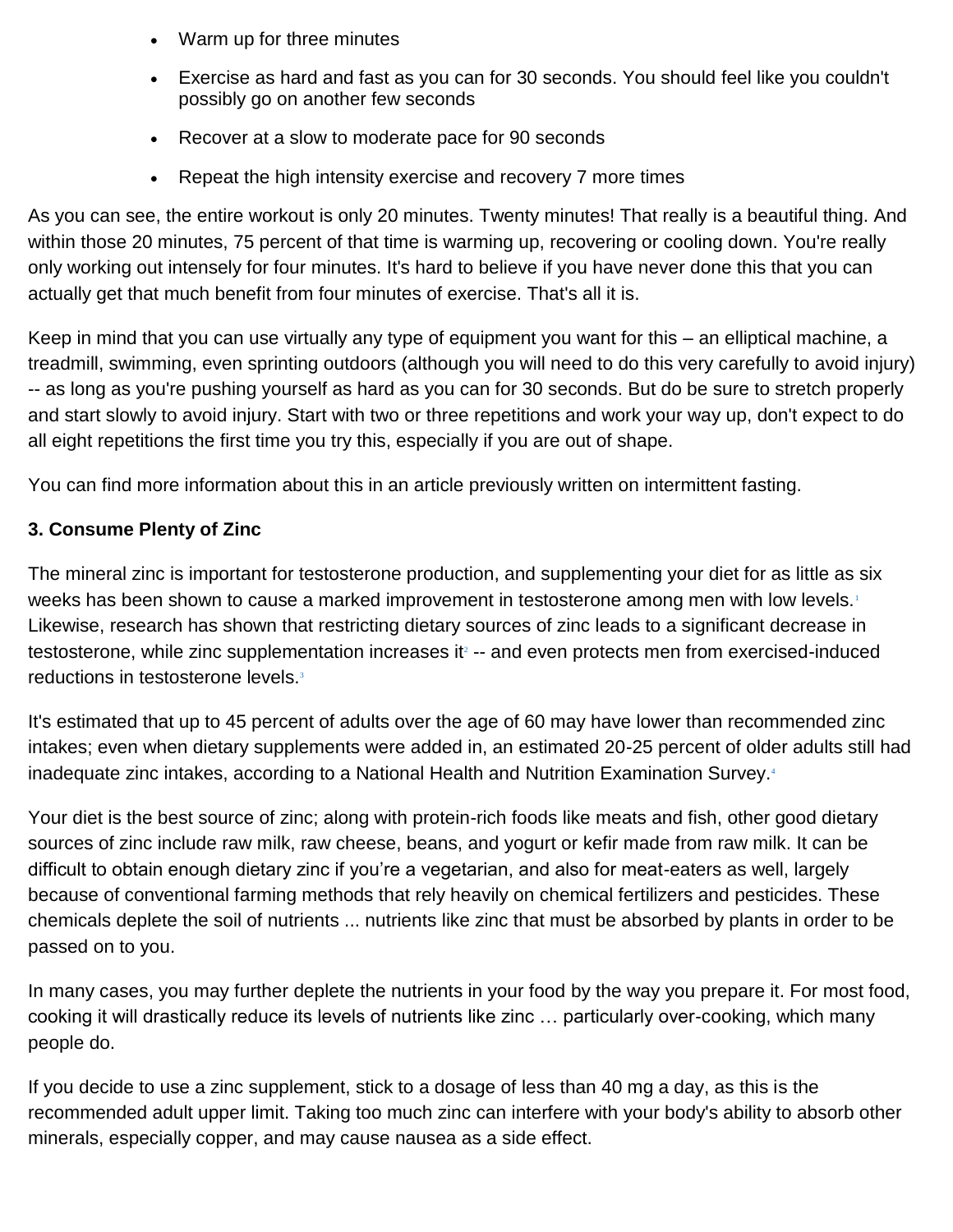#### **4. Strength Training**

In addition to Peak Fitness, strength training is also known to boost testosterone levels, provided you are doing so intensely enough. When strength training to boost testosterone, you'll want to increase the weight and lower your number of reps, and then focus on exercises that work a large number of muscles, such as dead lifts or squats.

You can "turbo-charge" your weight training by going slower. By slowing down your movement, you're actually turning it into a high-intensity exercise. [Super Slow movement](http://fitness.mercola.com/sites/fitness/archive/2012/05/11/benefits-of-super-slow-workouts.aspx) allows your muscle, at the microscopic level, to access the maximum number of cross-bridges between the protein filaments that produce movement in the muscle.

#### **5. Optimize Your Vitamin D Levels**

Vitamin D, a steroid hormone, is essential for the healthy development of the nucleus of the sperm cell, and helps maintain semen quality and sperm count. Vitamin D also increases levels of testosterone, which may boost libido. In one study, overweight men who were given vitamin D supplements had a significant increase in testosterone levels after one year[.](http://fitness.mercola.com/sites/fitness/archive/2012/07/27/increase-testosterone-levels.aspx#_edn1)<sup>5</sup>

[Vitamin D](http://articles.mercola.com/sites/articles/archive/2008/12/16/my-one-hour-vitamin-d-lecture-to-clear-up-all-your-confusion-on-this-vital-nutrient.aspx) deficiency is currently at epidemic proportions in the United States and many other regions around the world, largely because people do not spend enough time in the sun to facilitate this important process of vitamin D production.

So the first step to ensuring you are receiving all the benefits of vitamin D is to find out what your levels are using a 25(OH)D test, also called 25-hydroxyvitamin D.

A few years back, the recommended level was between 40 to 60 nanograms per milliliter (ng/ml), but more recently the optimal vitamin D level has been raised to 50-70 ng/ml.

To get your levels into the healthy range, sun exposure is the BEST way to optimize your vitamin D levels; exposing a large amount of your skin until it turns the lightest shade of pink, as near to solar noon as possible, is typically necessary to achieve adequate vitamin D production. If sun exposure is not an option, a safe tanning bed (with electronic ballasts rather than magnetic ballasts, to avoid unnecessary exposure to EMF fields) can be used.

As a last resort, a vitamin D3 supplement can be taken orally, but research suggests the average adult needs to take 8,000 IU's of vitamin D per day in order to elevate their levels above 40 ng/ml, which is the absolute *minimum* for disease prevention.

#### **6. Reduce Stress**

When you're under a lot of stress, your body releases high levels of the stress hormone cortisol. This hormone actually *blocks* the effects of testosterone[,](http://fitness.mercola.com/sites/fitness/archive/2012/07/27/increase-testosterone-levels.aspx#_edn1) presumably because, from a biological standpoint, testosterone-associated behaviors (mating, competing, aggression) may have lowered your chances of survival in an emergency (hence, the "fight or flight" response is dominant, courtesy of cortisol).

In the modern world, [chronic stress](http://articles.mercola.com/sites/articles/archive/2012/05/10/10-steps-to-manage-stress.aspx), and subsequently elevated levels of cortisol, could mean that testosterone's effects are blocked in the long term, which is what you want to avoid.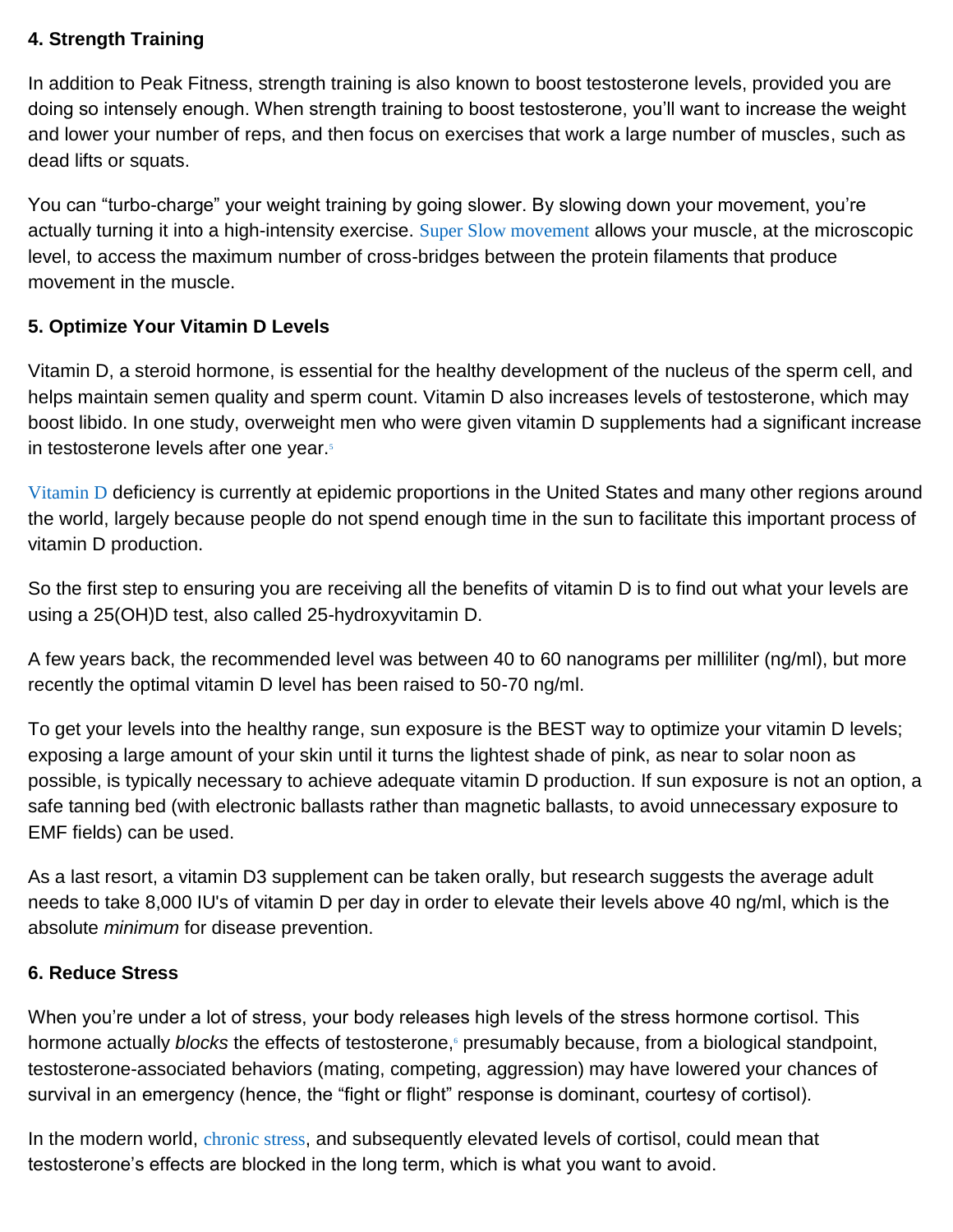My favorite overall tool to manage stress is [EFT \(Emotional Freedom Technique\)](http://eft.mercola.com/), which is like acupuncture without the needles. It's a handy, free tool for unloading emotional baggage quickly and painlessly, and so easy that even children can learn it. Other common stress-reduction tools with a high success rate include prayer, meditation, laughter and yoga, for example. Learning relaxation skills, such as deep breathing and positive visualization, which is the "language" of the subconscious.

When you create a visual image of how you'd like to feel, your subconscious will understand and begin to help you by making the needed biochemical and neurological changes.

# **7. Limit or Eliminate Sugar from Your Diet**

Testosterone levels decrease after you eat sugar, which is likely because the sugar leads to a high insulin level, another factor leading to low testosterone[.](http://fitness.mercola.com/sites/fitness/archive/2012/07/27/increase-testosterone-levels.aspx#_edn1)<sup>7</sup>

Based on USDA estimates, the average American consumes 12 teaspoons of sugar a day, which equates to about TWO TONS of sugar during a lifetime. *Why* we eat this much sugar is not difficult to understand -- it tastes good, and it gives us pleasure by triggering an innate process in your brain via dopamine and opioid signals.

*What* it is doing to us on both a physical and emotional level is another story entirely, and most people stand to reap major improvements in their health by cutting back on, or eliminating, sugar altogether from their diets. Remember foods that contain added sugar and fructose, as well as grains like bread and pasta, should all be limited.

If you're struggling with sugar addiction and having trouble dealing with cravings, I highly recommend trying an energy psychology technique called [Turbo Tapping](http://articles.mercola.com/sites/articles/archive/2005/05/04/turbo-tapping.aspx), which has helped many "soda addicts" kick their sweet habit, and it should work for any type of sweet craving you may have.

## **8. Eat Healthy Fats**

By healthy, this means not only mon- and polyunsaturated fats, like that found in avocadoes and nuts, but also *saturated*, as these are essential for building testosterone. Research shows that a diet with less than 40 percent of energy as fat (and that mainly from animal sources, i.e. saturated) lead to a decrease in testosterone levels[.](http://fitness.mercola.com/sites/fitness/archive/2012/07/27/increase-testosterone-levels.aspx#_edn1)<sup>8</sup>

My personal diet is about 60-70 percent healthy fat, and other experts agree that the ideal diet includes somewhere between 50-70 percent fat.

It's important to understand that your body *requires* saturated fats from animal and vegetable sources (such as meat, dairy, certain oils, and tropical plants like coconut) for optimal functioning, and if you neglect this important food group in favor of sugar, grains and other starchy carbs, your health and weight are almost guaranteed to suffer. Examples of healthy fats you can eat more of to give your testosterone levels a boost include: